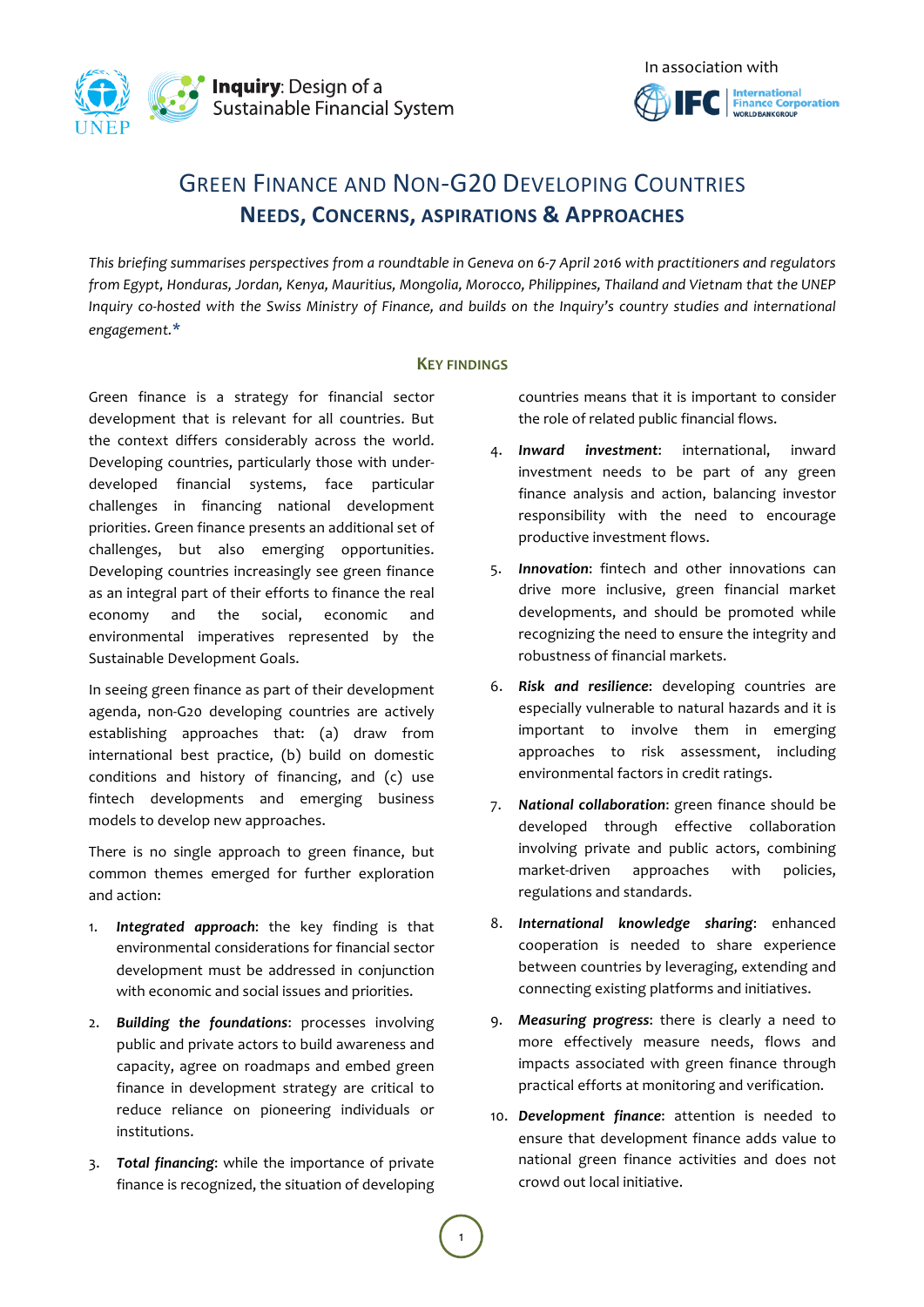#### **ILLUSTRATING GREEN FINANCE IN ACTION**

- In **Bangladesh**, the central bank has led a sustained initiative to ingrain inclusive and environmentally sustainable financing in the country's financial sector, establishing mandatory environmental risk management and also offering a low-cost refinance window for green lending.
- In **Central America**, the regional business school INCAE has developed an ECOBANKING programme to improve the Latin American financial sector's competitiveness through better environmental management and by designing innovative financial products.
- The **Egyptian** Stock Exchange (EGX) was a founder member of the Sustainable Stock Exchange Initiative and has developed a multi-sector Advisory Committee to advise. EGX was one of the first to launch a sustainability index (S&P/EGX ESG index). In 2016, it will issue guidance for listed companies on the reporting of environmental and social performance and risks.
- The Central Bank of **Jordan** has launched a national strategy on financial inclusion including SME finance, women's access to financing and the protection of consumers of financial services.
- In **Kenya**, the rapid growth of mobile banking has become a platform to enable renewable energy. Several companies offer pay-as-you-go solar home systems that use mobile payments to unlock the use of the solar panel and battery system each day. This in turn enables customers to build up a credit history, which can be used to access additional loans.
- In Mauritius, the stock exchange launched the SEM Sustainability Index, which identifies companies based on strong sustainability practices using a set of internationally aligned and locally relevant economic, environmental, social and governance criteria.
- Mongolia's Bankers Association developed a voluntary national framework of Sustainable Finance Principles to help local banks integrate environmental and social considerations into lending decisions. All 15 banks have since developed their policies and teams to implement them.
- Morocco's Central Bank has committed to sustainable development as part of its formal strategy and is taking first steps in the field of green finance. It has held meetings with banks to explore regulatory and voluntary options towards developing a roadmap for finance reform for a green economy.
- The Philippines is developing a public-private disaster insurance pool, and will make disaster insurance compulsory for homeowners and SMEs. This will provide families and small businesses with more rapid and reliable support for reconstruction and will support fiscal and financial stability in a country where natural events can result in losses of several points of GDP.
- Developments in green finance in Thailand have focused in particular on the impacts of hydropower developments. Environmental regulations are weakly enforced, but the reputational concerns of banks combined with NGO scrutiny is driving action. The Thai Bankers association has been working to encourage a voluntary risk management approach as part of broader good governance.
- The State Bank of Vietnam and the Vietnam Bankers Association have been working to develop environmental and social risk management guidelines for the banking sector. They have drawn on international best practices on environmental and social risk management, including through South-South knowledge with the China Banking Regulatory Commission and Industrial Bank.

<sup>\*</sup> This briefing has been developed by the UNEP Inquiry, in association with the IFC, as an input to the G20 Green Finance Study Group and for a panel discussion hosted by UNEP and the IFC in Washington, D.C. on 12 April. A longer report will be published in May. Perspectives offered in the briefing do not necessarily represent the views of the participants in the dialogue to date. Further information on UNEP's green finance research can be found on www.unepinquiry.org and from simon.zadek@unep.org.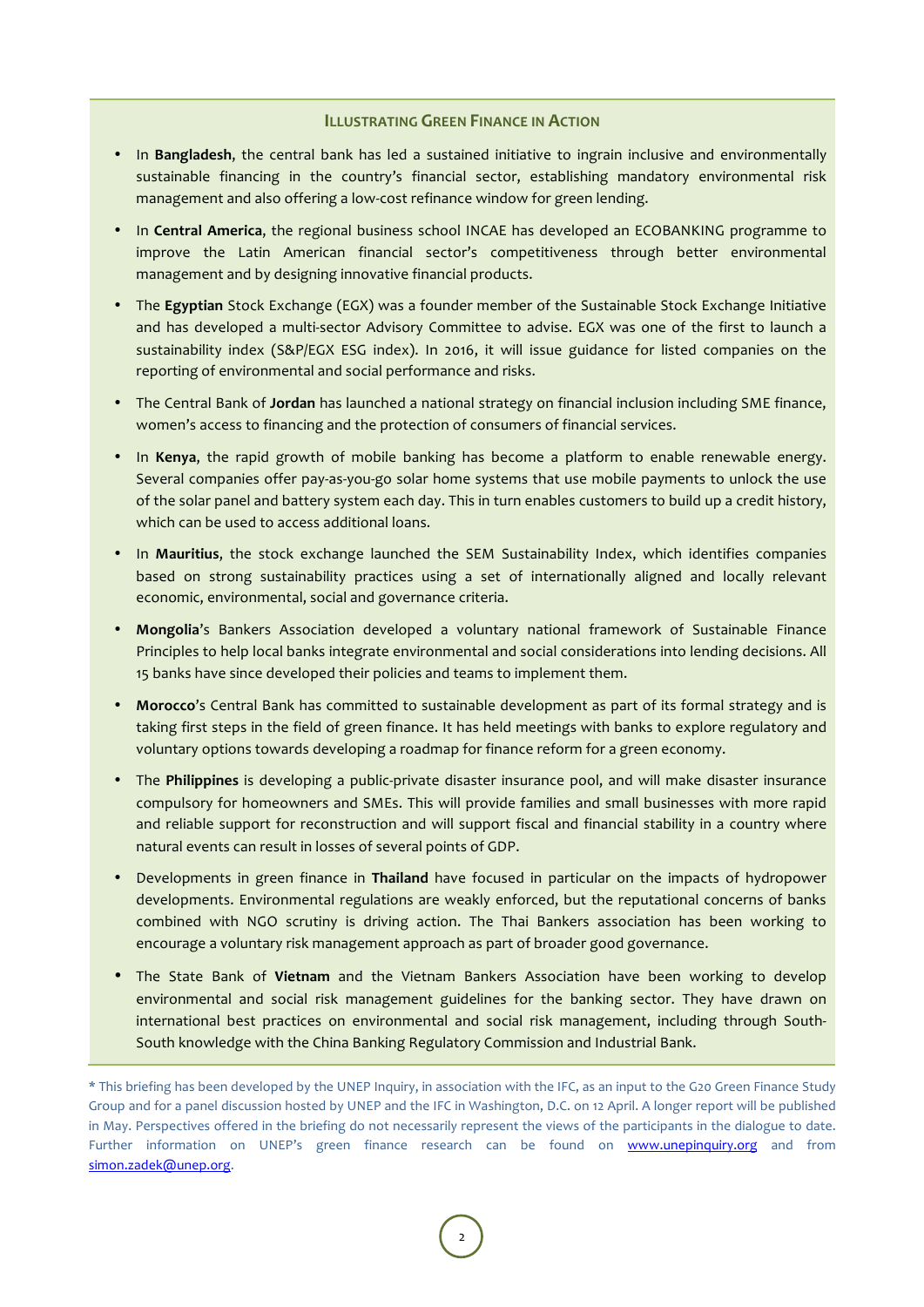## **CONSOLIDATING EMERGING EXPERIENCE**

*"Without necessarily naming it 'green', some day in the future all finance will be green. At the same time there are barriers* to green finance which are more generally about attracting and allocating capital. So when we talk about green finance we are really talking about strengthening our core financial systems."

#### *Unenbat Jigjid, Mongolia Bankers Association*

*"The aim* is not to convert the whole economy to 'green' all at once, but to accelerate the move from one side to the other. Leadership must come from the private sector, Business community and NGOs, not only from the officials. We need a comprehensive and coherent framework supported by political will that enables market forces to move businesses from the traditional to green economy."

#### *Mohammed Omran, Egyptian Stock Exchange (EGX)*

*"Green finance is burgeoning, it has reached a point of spontaneous combustion. But it needs to be aligned. It needs* to go beyond the leadership of a few champions and it needs to be coordinated across regional trading blocks."

Many countries are at an early stage, focused on developing awareness and building capacity. In some cases, public or private leadership has been driven by a strong individual champion, and it needs to become embedded in a sustained process for public-private engagement. Some countries such as Mongolia have developed an ambitious national strategy, which sets out specific goals for building a sustainable financial sector. Others such as Morocco and Vietnam are beginning that process. Bangladesh and Nigeria have developed a framework of metrics for measuring progress.

Cutting across these process elements, participants highlighted three specific situations in which green finance solutions were developed:

1. To prevent financing of illicit practices and **profiting from weak enforcement**. Green finance is seen as part of good governance and integrity. Weak enforcement of environmental and social regulations can lead to social conflicts (such as around mines and dams) and market impacts (such as the threat to Thailand's fishing exports due to concerns over labour standards) resulting in losses to lenders and investors, and even macroeconomic stability risks.

*Nuru Mugambi, Kenya Bankers Association*

- **2.** To unlock opportunities for green investment. In many countries, opportunities for green finance such as renewable energy, energy efficiency, agricultural development and SME productivity are potentially commercial, but inadequately financed either because of barriers in demand for investment (informality of enterprises, lack of asset registration, lack of financial literacy, corruption, policy uncertainty) or barriers in supply (unresponsive financial institutions, shorttermism, lack of credit information, lack of understanding of opportunities). Alongside investment, extending insurance is seen as essential for resilience to natural hazards.
- 3. To explore solutions to dilemmas and tradeoffs between economic, environmental and social outcomes. Most notably is the area of carbon emissions, where many developing countries face a tension between the need to expand the electricity supply and the costs and benefits of reducing fossil fuel intensity. Similarly SME finance is an area where heavyhanded approaches can result in reduced overall lending, higher rates of non-performing loans and financial instability.

| Area of focus                                    | <b>Driver</b>                                                     | Predominant approach                                                             |
|--------------------------------------------------|-------------------------------------------------------------------|----------------------------------------------------------------------------------|
| <b>Illicit practices and</b><br>weak enforcement | Risk, reputation, potential<br>liability, access to international | Adoption of best-practice environmental and social risk<br>management frameworks |
|                                                  | capital                                                           |                                                                                  |
| <b>Upside opportunities</b>                      | Commercial opportunity                                            | Blending public and private finance demonstrate                                  |
| for green finance                                | New markets                                                       | commercial viability and overcome barriers                                       |
| Dilemmas, gaps and                               | Social conflict                                                   | Multi-sector dialogue to develop test and sequence                               |
| trade offs                                       | Long-term development concern                                     | policies and avoid unintended negative consequences.                             |

3